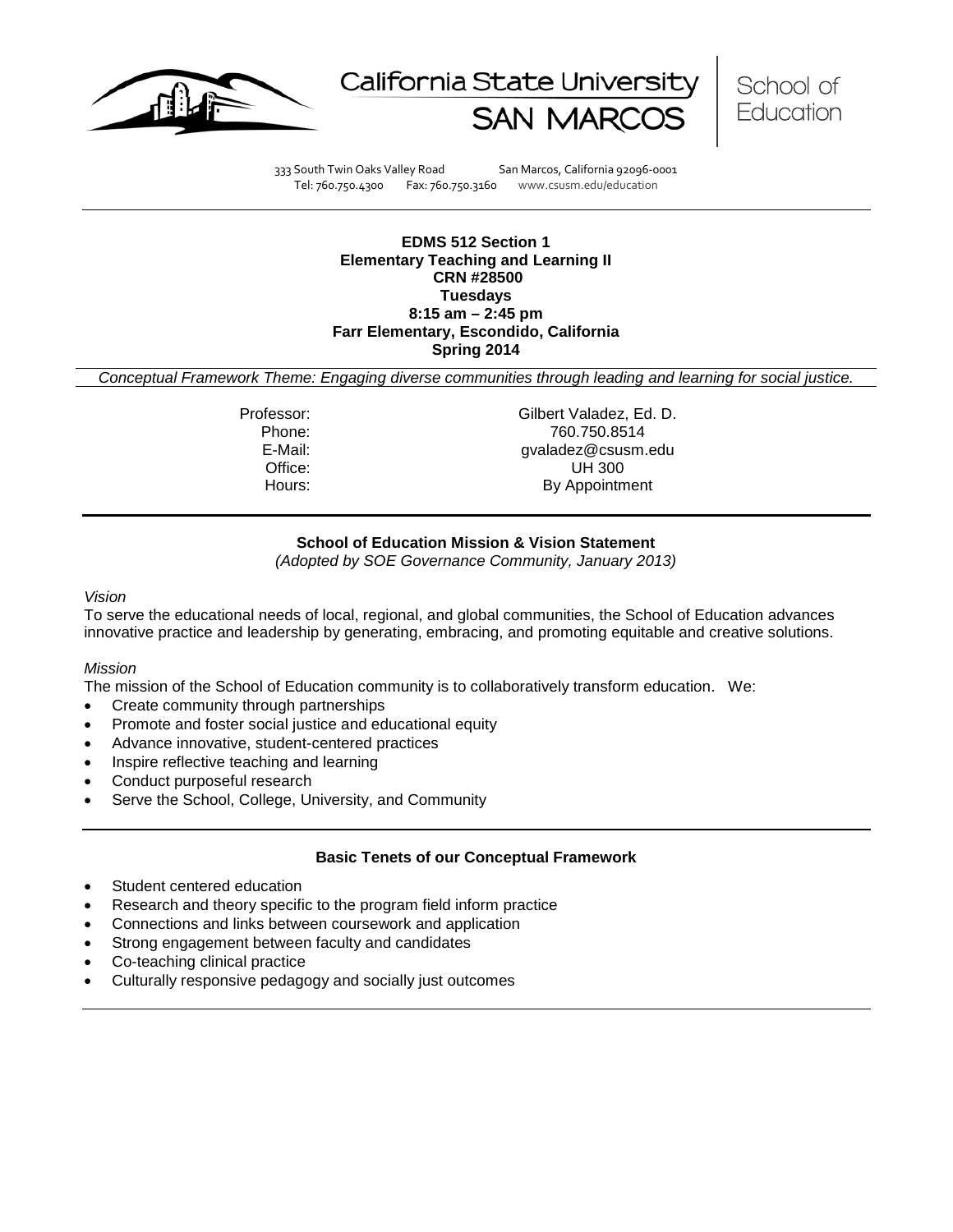## **COURSE DESCRIPTION**

Focuses on developing an advanced understanding of learning theory and instructional practice in technologyintegrated and inclusive elementary classrooms. *Enrollment restricted to students in the ICP. Prerequisite: EDMS 511.*

Valadez:

This course requires participation in public schools and other education-related contexts.

This course is designed:

- to extend pre-service candidates' understandings about numerous philosophies of teaching and learning;
- to inform pre-service candidates about key concepts and procedures as they relate to students learning English and students with special education labels;
- to encourage further infusion of technology into curriculums.

## **Course Prerequisites**

Admission to the Multiple Subject/CLAD teacher Credential Program.

## **Course Objectives**

The purposes of this course are threefold:

- to expand preservice candidates knowledge about general learning theories and experiences with a range of pedagogical practices;
- to enhance preservice candidates' awareness of the multiple perspectives and learning styles that exist in diverse classrooms and other education-related settings;
- **to provide a safe environment for preservice candidates' discussion of, and experimentation with, a variety of techniques and methods of instruction.**

### **Required Texts**

- Wiggins and McTighne, (2000) *Understanding by Design* Association of Supervision and Curriculum Development
- Lemo, D., (2010) Teach Like a Champion, Josesy Boss Teacher Publication, , San Francisco, California.

### **Authorization to Teach English Learners**

This credential program has been specifically designed to prepare teachers for the diversity of languages often encountered in California public school classrooms. The authorization to teach English learners is met through the infusion of content and experiences within the credential program, as well as additional coursework. Candidates successfully completing this program receive a credential with authorization to teach English learners. *(Approved by CCTC in SB 2042 Program Standards, August 02)*

## **STUDENT LEARNING OUTCOMES**

### **Teacher Performance Expectation (TPE) Competencies**

The course objectives, assignments, and assessments have been aligned with the CTC standards for Multiple Subject Credential. This course is designed to help teachers seeking a California teaching credential to develop the skills, knowledge, and attitudes necessary to assist schools and district in implementing effective programs for all students. The successful candidate will be able to merge theory and practice in order to realize a comprehensive and extensive educational program for all students. You will be required to formally address the following TPEs in this course:

TPE 6d – Engaging and supporting all learners (Student Study Team Assignment)

TPE 9 – Creating & managing effective instructional time (Classroom Management Assignment)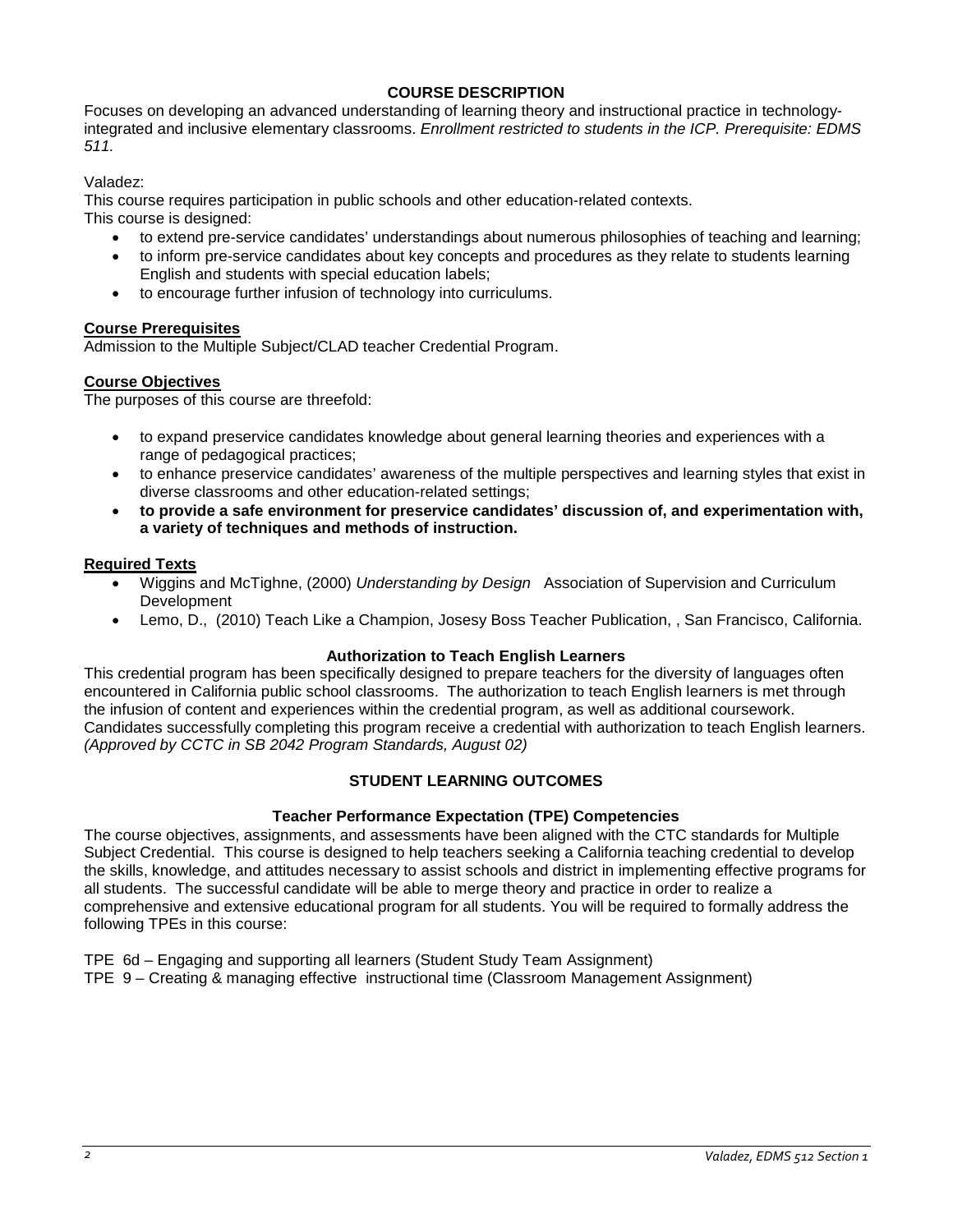### **California Teacher Performance Assessment (CalTPA)**

Beginning July 1, 2008 all California credential candidates must successfully complete a state-approved system of teacher performance assessment (TPA), to be embedded in the credential program of preparation. At CSUSM this assessment system is called the CalTPA or the TPA for short.

To assist your successful completion of the TPA, a series of informational seminars are offered over the course of the program. TPA related questions and logistical concerns are to be addressed during the seminars. Your attendance to TPA seminars will greatly contribute to your success on the assessment.

Additionally, SoE classes use common pedagogical language, lesson plans (lesson designs), and unit plans (unit designs) in order to support and ensure your success on the TPA and more importantly in your credential program.

The CalTPA Candidate Handbook, TPA seminar schedule, and other TPA support materials can be found on the SoE website: <http://www.csusm.edu/education/CalTPA/ProgramMaterialsTPA.html>

## **GENERAL CONSIDERATIONS**

### **Assessment of Professional Dispositions**

Assessing a candidate's dispositions within a professional preparation program is recognition that teaching and working with learners of all ages requires not only specific content knowledge and pedagogical skills, but positive attitudes about multiple dimensions of the profession. The School of Education has identified six dispositions – social justice and equity, collaboration, critical thinking, professional ethics, reflective teaching and learning, and life-long learning—and developed an assessment rubric. For each dispositional element, there are three levels of performance - *unacceptable*, *initial target*, and *advanced target*. The description and rubric for the three levels of performance offer measurable behaviors and examples.

The assessment is designed to provide candidates with ongoing feedback for their growth in professional dispositions and includes a self-assessment by the candidate. The dispositions and rubric are presented, explained and assessed in one or more designated courses in each program as well as in clinical practice. Based upon assessment feedback candidates will compose a reflection that becomes part of the candidate's Teaching Performance Expectation portfolio. Candidates are expected to meet the level of *initial target* during the program.

### **School of Education Attendance Policy**

Due to the dynamic and interactive nature of courses in the School of Education, all candidates are expected to attend all classes and participate actively. At a minimum, candidates must attend more than 80% of class time, or s/he may not receive a passing grade for the course at the discretion of the instructor. Individual instructors may adopt more stringent attendance requirements. Should the candidate have extenuating circumstances, s/he should contact the instructor as soon as possible. *(Adopted by the COE Governance Community, December, 1997).*

This course: If a student misses 20% or is late (or leaves early) for more than three sessions, the highest possible grade earned will be a "C". Please note you must earn a C+ or better to continue in the credential program. **Notification of absences does not automatically excuse a student from class. It is the responsibility of the student to meet with the instructor and discuss make up of class time or assignments.**

### **Students with Disabilities Requiring Reasonable Accommodations**

Candidates with disabilities who require reasonable accommodations must be approved for services by providing appropriate and recent documentation to the Office of Disable Student Services (DSS). This office is located in Craven Hall 4300, and can be contacted by phone at (760) 750-4905, or TTY (760) 750-4909. Candidates authorized by DSS to receive reasonable accommodations should meet with their instructor during office hours or, in order to ensure confidentiality, in a more private setting.

### **All University Writing Requirement**

In keeping with the All-University Writing Requirement, all 3 unit courses must have a writing component of at least 2,500 words (approximately). This will be met through written assignments.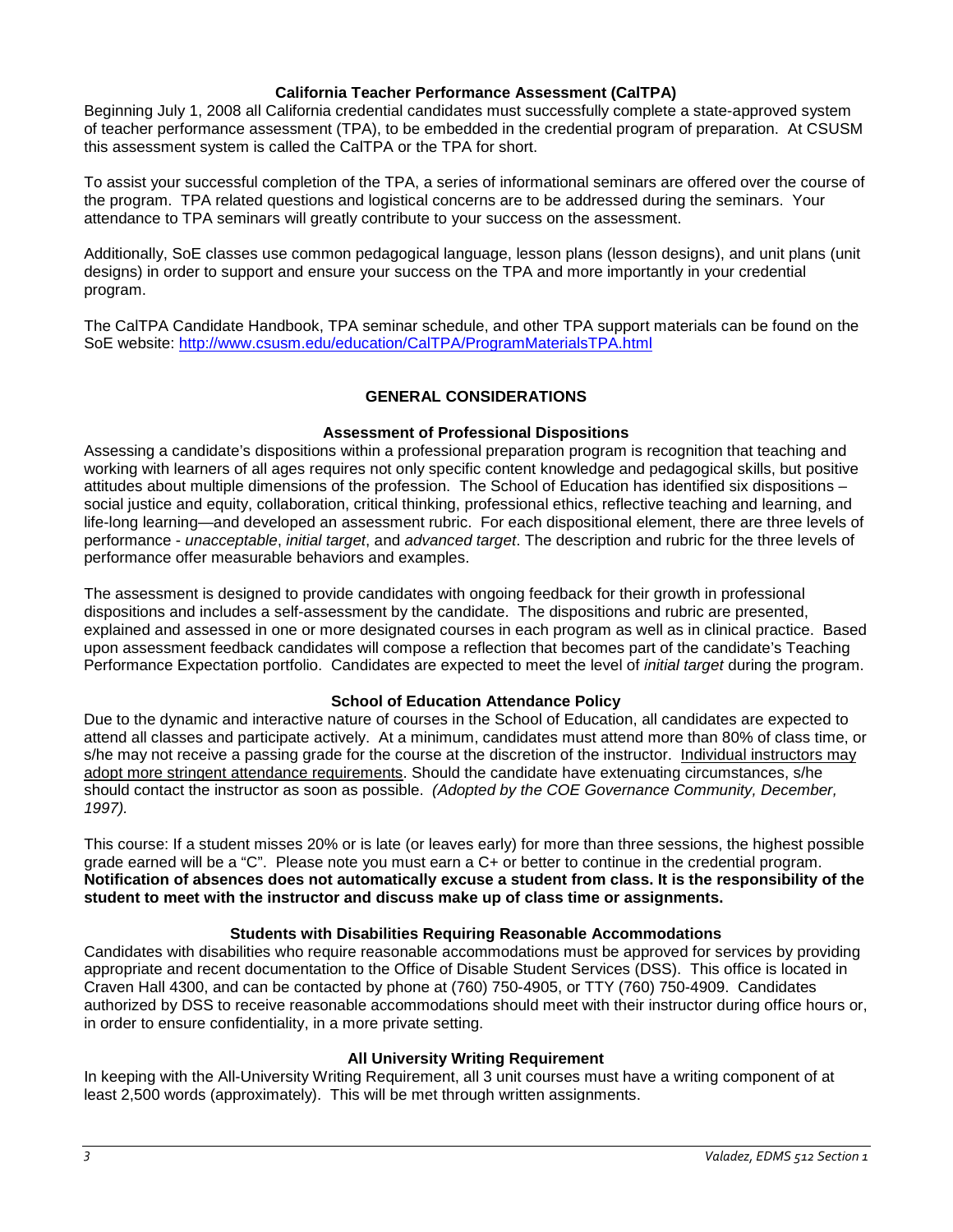## **CSUSM Academic Honesty Policy**

"Students will be expected to adhere to standards of academic honesty and integrity, as outlined in the Student Academic Honesty Policy. All written work and oral presentation assignments must be original work. All ideas/materials that are borrowed from other sources must have appropriate references to the original sources. Any quoted material should give credit to the source and be punctuated with quotation marks.

Students are responsible for honest completion of their work including examinations. There will be no tolerance for infractions. If you believe there has been an infraction by someone in the class, please bring it to the instructor's attention. The instructor reserves the right to discipline any student for academic dishonesty in accordance with the general rules and regulations of the university. Disciplinary action may include the lowering of grades and/or the assignment of a failing grade for an exam, assignment, or the class as a whole."

Incidents of Academic Dishonesty will be reported to the Dean of Students. Sanctions at the University level may include suspension or expulsion from the University.

### **Plagiarism:**

As an educator, it is expected that each candidate will do his/her own work, and contribute equally to group projects and processes. Plagiarism or cheating is unacceptable under any circumstances. If you are in doubt about whether your work is paraphrased or plagiarized see the Plagiarism Prevention for Students website [http://library.csusm.edu/plagiarism/index.html.](http://library.csusm.edu/plagiarism/index.html) If there are questions about academic honesty, please consult the University catalog.

### **Use of Technology**

Candidates are expected to demonstrate competency in the use of various forms of technology (i.e. word processing, electronic mail, Moodle, use of the Internet, and/or multimedia presentations). Specific requirements for course assignments with regard to technology are at the discretion of the instructor. Keep a digital copy of all assignments for use in your teaching portfolio. All assignments will be submitted online, and some will be submitted in hard copy as well. Details will be given in class.

## **Electronic Communication Protocol**

Electronic correspondence is a part of your professional interactions. If you need to contact the instructor, e-mail is often the easiest way to do so. It is my intention to respond to all received e-mails in a timely manner. Please be reminded that e-mail and on-line discussions are a very specific form of communication, with their own nuances and etiquette. For instance, electronic messages sent in all upper case (or lower case) letters, major typos, or slang, often communicate more than the sender originally intended. With that said, please be mindful of all e-mail and on-line discussion messages you send to your colleagues, to faculty members in the School of Education, or to persons within the greater educational community. All electronic messages should be crafted with professionalism and care.

Things to consider:

- Would I say in person what this electronic message specifically says?
- How could this message be misconstrued?
- Does this message represent my highest self?
- Am I sending this electronic message to avoid a face-to-face conversation?

In addition, if there is ever a concern with an electronic message sent to you, please talk with the author in person in order to correct any confusion.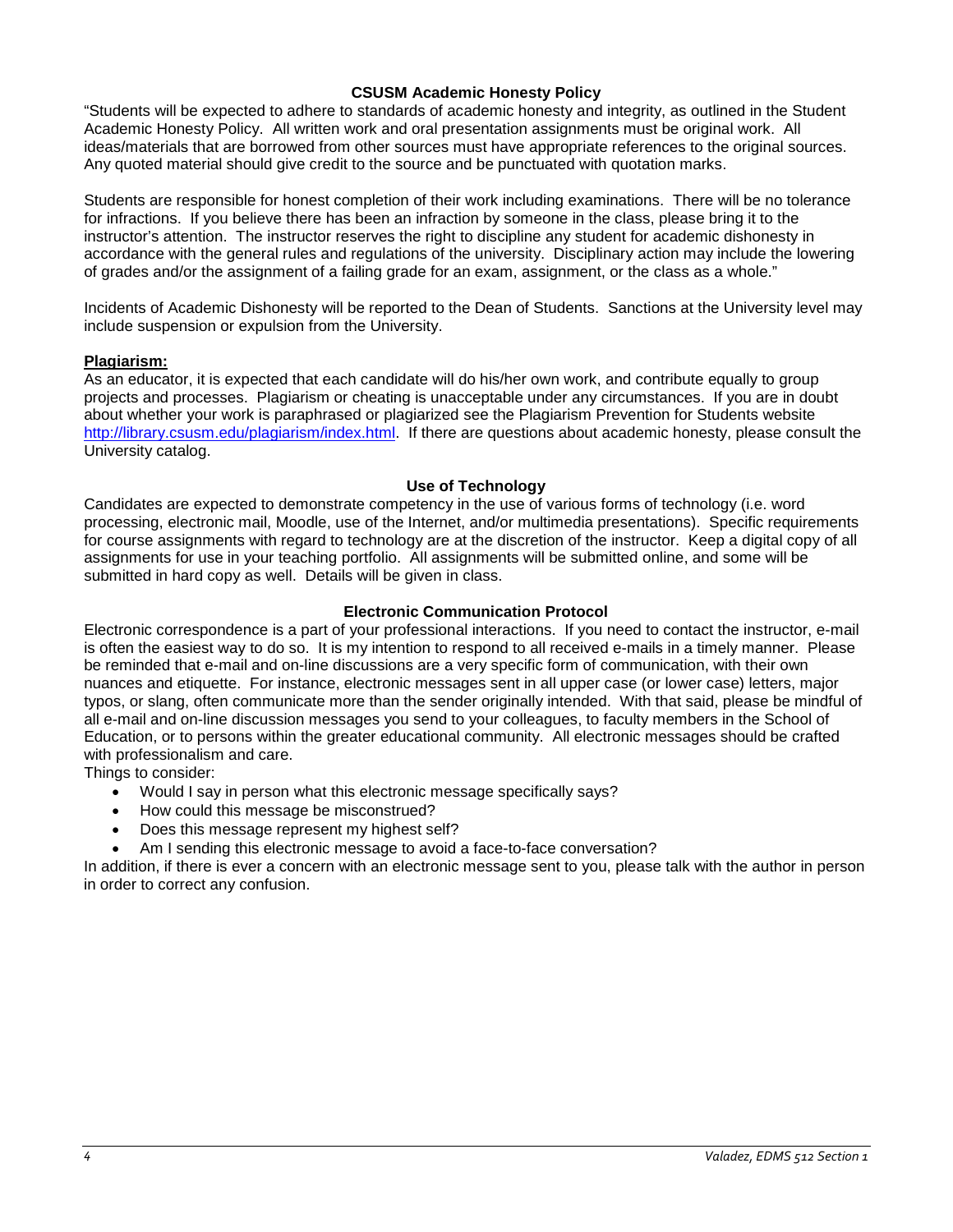## **Course Requirements and Grading Standards**

## **Course Requirements**

| <b>Total</b>                        | 100 points |
|-------------------------------------|------------|
| Attendance/Participation            | 15 points  |
| <b>IEP Best Practices Checklist</b> | 15 points  |
| Month long plan                     | 20 points  |
| Family Science Night Lesson plan    | 15 points  |
| Peer Teaching Demonstration         | 20 points  |
| <b>Session Reflections</b>          | 15 points  |

## **Grading Standards**

All students will come prepared to class; readings and homework assignments are listed on the dates on which they are due.

All required work is expected to be on time. One grade level will be deducted for each class meeting for which it is late (e.g., an "A" assignment that is submitted one class session late will be marked down to a "B"). Unless prior instructor approval is secured, assignments will not be accepted three class sessions after which they are due. Exceptions will be handled on a case-by-case basis, as determined by the instructor.

It is expected that students will proofread and edit their assignments prior to submission. Students will ensure that the text is error-free (grammar, spelling), and ideas are logically and concisely presented. The assignment's grade will be negatively affected as a result of this oversight. Each written assignment will be graded approximately 80% on content and context (detail, logic, synthesis of information, depth of analysis, etc.), and 20% on mechanics (grammar, syntax, spelling, format, uniformity of citation, etc.). All citations, where appropriate, will use American Psychological Association (APA) format. Consult American Psychological Association (APA) Manual,  $5<sup>th</sup>$  edition for citation guidance.

Grading will also include a component of "professional demeanor." Students will conduct themselves in ways that are generally expected of those who are entering the education profession. This includes but is not limited to:

- On-time arrival to all class sessions;
- Advance preparation of readings and timely submission of assignments;
- Respectful participation in all settings (e.g., whole group, small group, in/outside of class);

### **Assignments**

### **Family Science Night lesson plan 15 points**

In this assignment you will submit a lesson plan for your family science night (of community service project) detailing the content of your lesson. This lesson plan will be used for our community service-learning project.

### **Peer Teaching Demonstration 20 points**

You are required to sign up to facilitate discussion on an assigned reading from *Teach Like a Champion* for one class session. You will work with a partner to prepare a 15-20 minute learning activity about the reading. The activity should engage the class and allow us to examine and apply the materials in a meaningful way. You will find a guide for peer presentations in the Cougar Course shell for this class. Follow this guide to complete your assignment.

## **Session Reflections 15 points**

Throughout the course you are required to submit session reflections and discussion forums dealing with a variety relevant course topics. These submissions are graded. Each submission is worth a point toward your grade. The directions for completing each of these entries are written into the Cougar course shell. Be sure to complete the reflections and discussion forums on time so as to not impede the discussions in this course.

## **IEP "Best Practices" Checklist 15 points**

In this course you will create an IEP best practices checklist based upon what you read and what you learn in class. The checklist activity is detailed in the Moodle shell and this list will be submitted on line.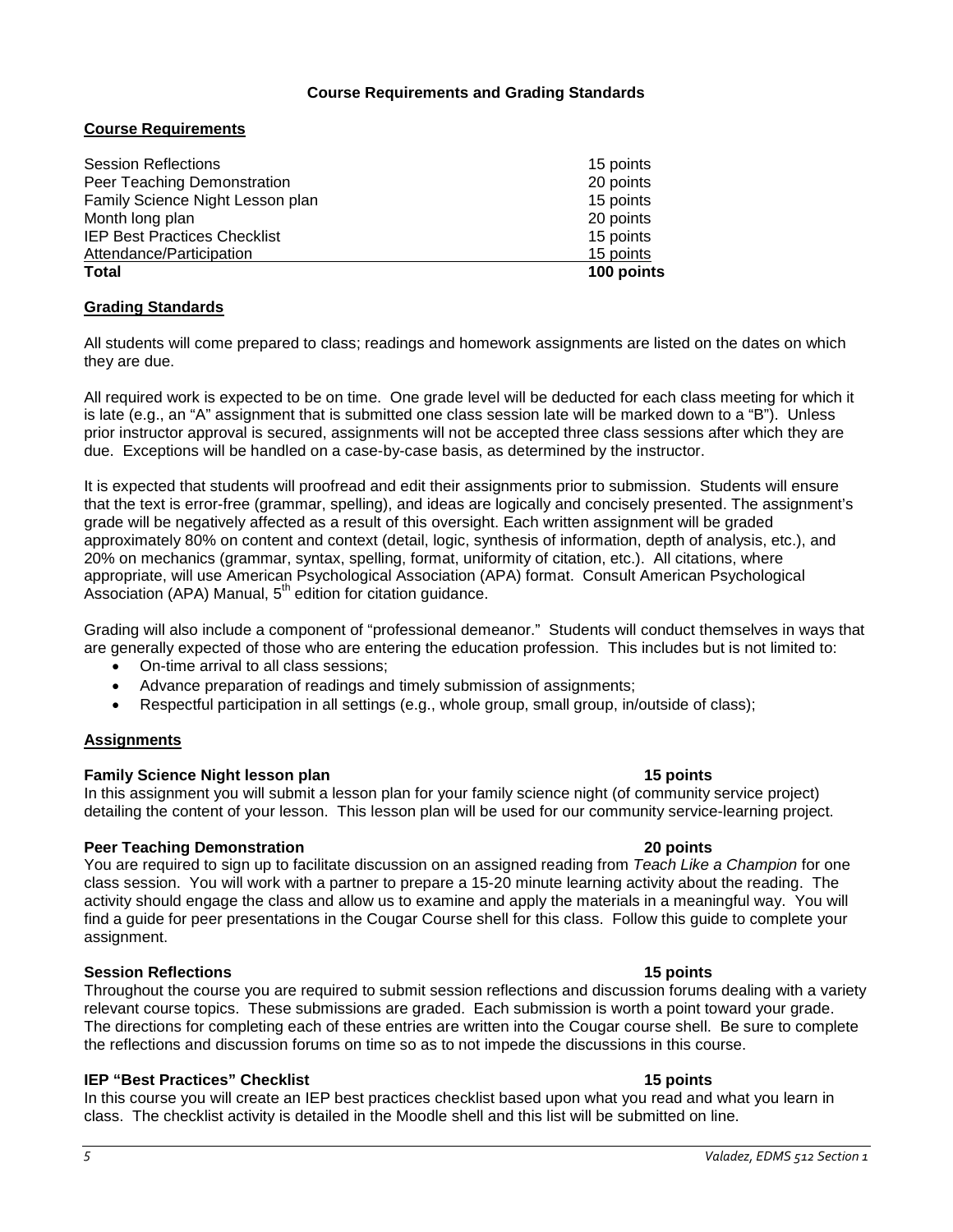## **Month Long Plan 20 Points**

You will create a own one month plan for this assignment. On the assigned day, bring the following artifacts to complete your assignment: a school calendar from your observation placement, a calendar grid or published planning book, and PE and Health lesson plans.

## **Participation 15 points**

You will be graded on your classroom participation. It is an expectation that you will behave in a professional manner. This will require that you approach your instructor, school personnel, and colleagues in a respectful manner that emphasizes problem solving. Your full attendance means you are not distracted by electronic equipment. As a rule, cell phones should be turned off or to the vibrate mode during class. Laptop computers are essential to the process of our learning; however, it is expected that all students will avoid recreational use of computers during class and that laptops will be put away at the request of the instructor. Of course, participation all includes the extent to which you participate in class discussion, how you interact with colleagues, and that you submit all discussion forums and session reflections on time.

## **Electronic Submissions of Assignments**

This course is paperless. All assignments are to be turned into the Moodle shell (a.k.a. Cougar Course) on time. Points will be deducted for late submissions as the work you do is essential to the discussions conducted in this course. Make sure you turn in the assignments in Word, 12 font, in Times New Roman.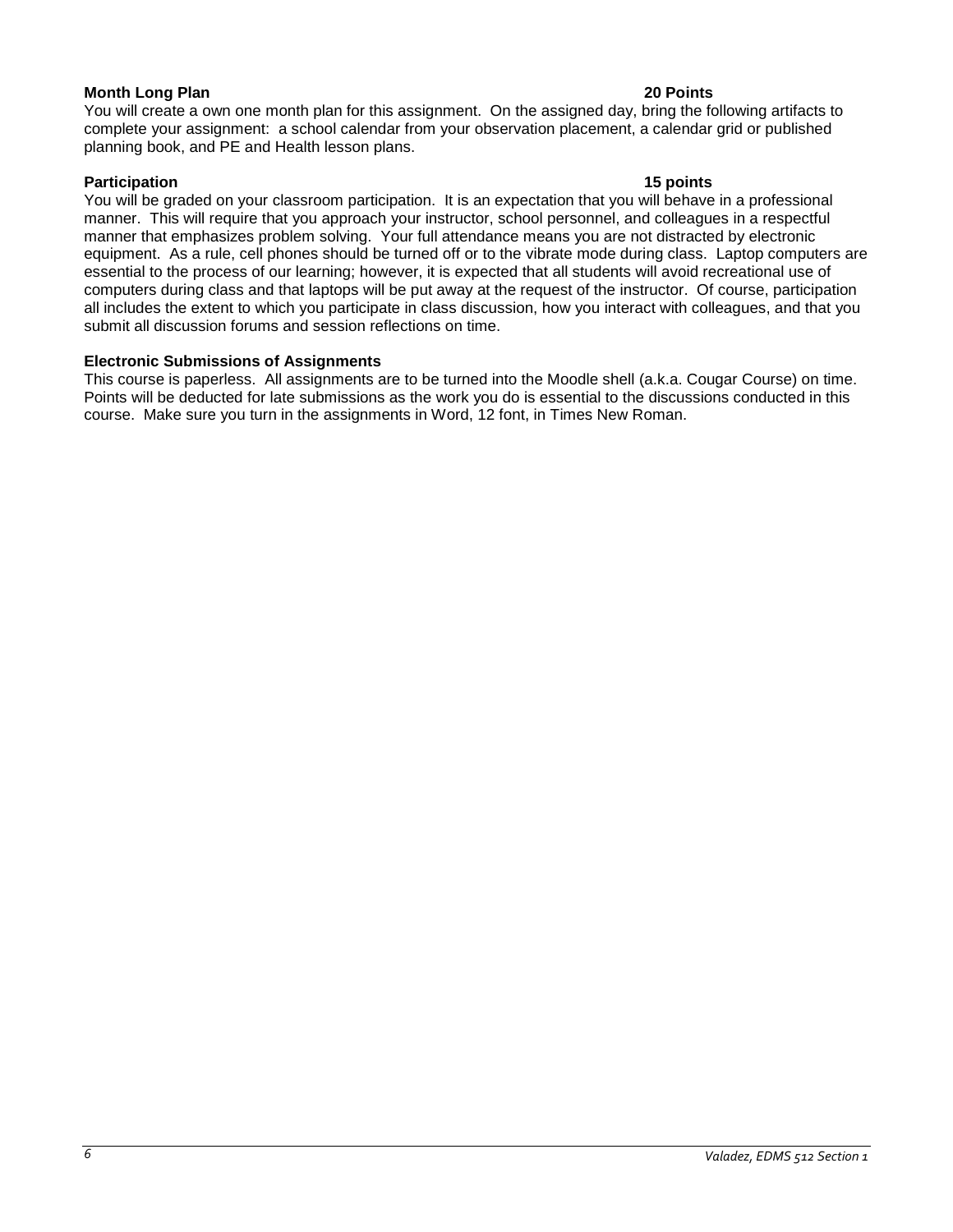# **TENTATIVE COURSE SCHEDULE**

| <b>Date</b>                | <b>Topic</b>                                                                                                                                                                  | <b>Readings &amp; Assignments Due</b>                                                                                                                                                                                                                                                                                              |
|----------------------------|-------------------------------------------------------------------------------------------------------------------------------------------------------------------------------|------------------------------------------------------------------------------------------------------------------------------------------------------------------------------------------------------------------------------------------------------------------------------------------------------------------------------------|
| 1<br>O1.21.14              | Introduction/Course overview<br>TPA 3 Lecture                                                                                                                                 | Bring a hard copy of your EDMS 511 School Context<br>Grid.<br>Complete the school context reflection activity.<br>Read the assessment articles linked for this session.<br><b>Review TPA 3 materials.</b>                                                                                                                          |
|                            |                                                                                                                                                                               | Submit session reflection.                                                                                                                                                                                                                                                                                                         |
| $\overline{2}$<br>01.28.14 | Community service learning planning workshop,<br>continued<br>Peer teaching presentation                                                                                      | Read chapter nine, Challenging students to think<br>critically - Teach Like a Champion.<br>Read Wiggins' chapter and Valadez article for<br>performance assessment work and to consider<br>community engagement.                                                                                                                   |
|                            | Management issue: Challenging students to think<br>critically.                                                                                                                | Submit: session reflection.                                                                                                                                                                                                                                                                                                        |
| 3<br>02.04.14              | Yearlong planning activity.<br>Co-teaching and its importance for regular<br>education classrooms.                                                                            | <b>Explore</b> Common core California state teaching<br>standards for in class work.<br>Print out all of a selected grade level teaching<br>standards for in class work.<br>Read chapter eight, Improving pacing and rhythm-                                                                                                       |
|                            | Peer teaching presentation<br>Management issue: Challenging students to think<br>critically.                                                                                  | Teach Like a Champion.<br>Submit session reflection and co-teaching log.                                                                                                                                                                                                                                                           |
| $\overline{4}$<br>02.11.14 | One month planning work in class.<br>Basics of resume building and job-hunting<br>strategies.<br>Peer teaching presentation<br>Management issue: Building character and trust | Read Chapter four, Engaging students in lessons -<br><b>Explore</b> online information on resume development.<br>Research learning station models online.<br>Read chapter seven, Building character and trust -<br>Teach Like a Champion.<br>Submit session reflection, yearlong planning grid, and<br>family science lesson plan. |
| 5<br>02.18.14              | Service learning workshop-continued<br>Resume review workshop<br>Peer teaching presentation<br>Management issue: Teaching reading in the<br>content areas                     | Complete a draft resume for in class process. Bring<br>three copies to class.<br>Read chapters 10-12, How all teachers can and must be<br>reading teachers- Teach Like a Champion.<br><b>Submit</b> session reflection.                                                                                                            |
| 6<br>02.25.14              | Managing teacher and student stress<br>Mock interview explanation<br>Peer teaching presentation-SST                                                                           | <b>Explore</b> National board for professional teaching<br>standards web page.<br>Write and submit your half-page long description of<br>the definition of <i>accomplished</i> teaching. Use<br>information from the NBPTS for writing you<br>submission.                                                                          |
|                            | Lecture: IEP and Best practices<br>Management issue: What are the procedures and<br>expectations related to IEP and SST's?                                                    | <b>Explore</b> videos and web pages related to individual<br>education programs and student study teams.<br>Submit session reflection.                                                                                                                                                                                             |